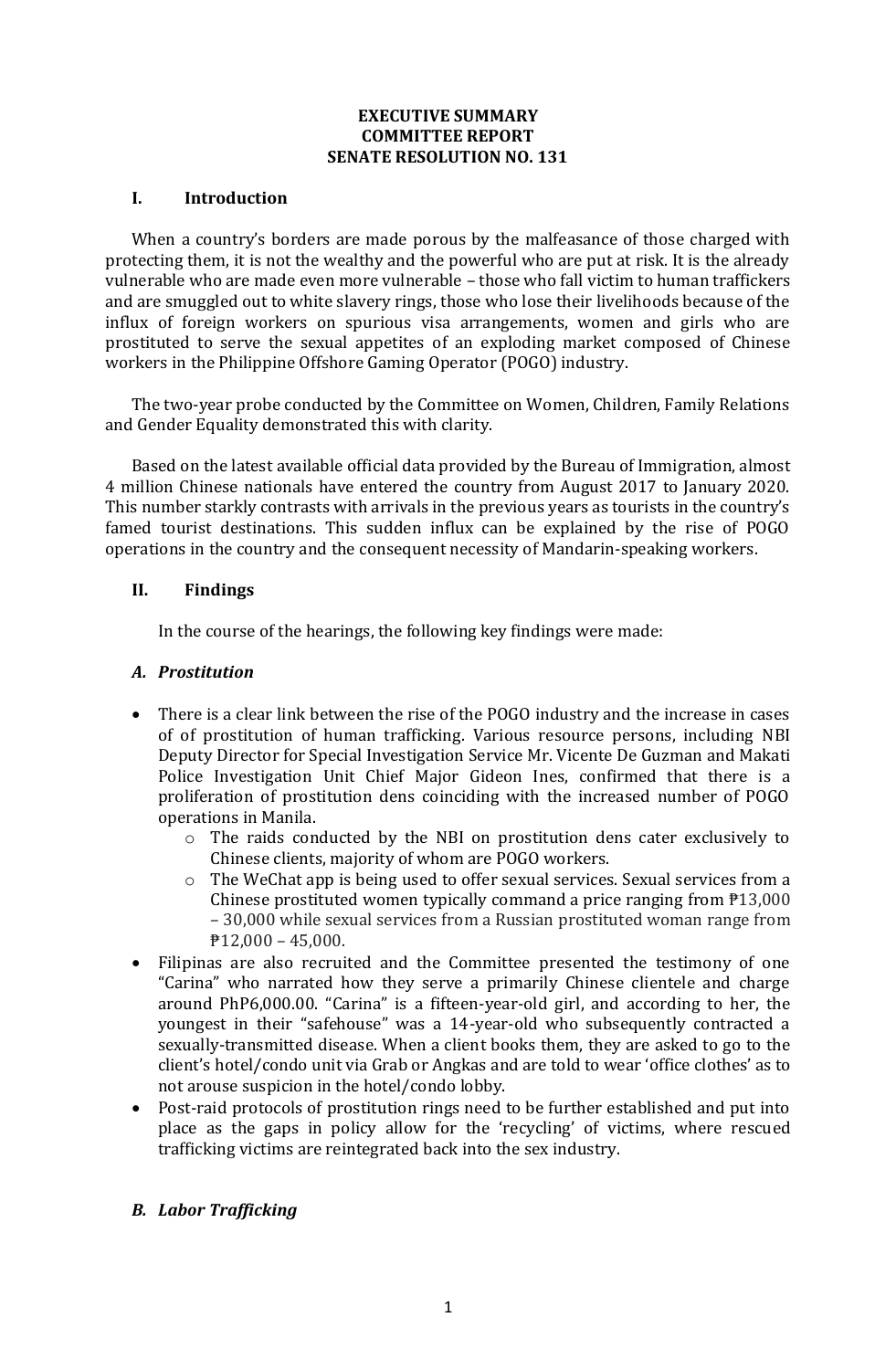- A Taiwanese national by the name of Lai Yu Cian was recruited to work in an advertising company in the Philippines. She applied for and was granted a 9A visa that allowed her to stay here for 30 days. She was first taken to work in a Chinese-run company but was transferred a week later to a POGO company. Her passport was taken away from her and experienced sexual harassment from her bosses, who would allegedly namedrop Michael Yang when angry.
	- Lai Yu Cian was rescued and 4 Chinese individuals were arrested by an NBI Special Task Force. POEA confirmed that the arrested individuals have no authority to conduct any recruitment activity in the country.

# *C. Corruption: The Pastillas Scam*

- Whistleblowers Immigration Officers (IO) Allison Chiong and Dale Ignacio exposed the pastillas scheme in the BI. Per their testimony:
	- o Immigration officers received via a Viber group a list of names of foreign nationals with corresponding arrival schedule. These foreigners were allowed into the country without instituting the necessary checks or screenings standard for arriving non-Filipinos.
	- o These Viber groups were ran by chat administrators who are also BI employees and received these names from BI officials (known as "suppliers") who in in turn received them from foreign syndicates and travel agencies.
	- o In exchange for the convenience of not being screened, Chinese nationals paid ₱10,000 each, with ₱2,000 distributed to the airport employees.
	- o Chiong identified a "hierarchy" within the BI with a "big boss" at the very top, identified as MARC RED MARIÑAS. Directly under him is ERWIN ORTANEZ, the overall Travel Control and Enforcement Unit (TCEU) head, and the TCEU heads and deputy heads for each terminal: terminal 1 – GLENN FORD COMIA (head), DEON CARLO ALBAO (deputy); terminal 2 - BENLADO GUEVARRA (head), ARLAN MENDOZA (deputy); terminal 3 – DANIEVE BINSOL (head), and ANTHONY LOPEZ (deputy). Aside from the TCEU heads, Chiong also identified the terminal heads of each terminals, namely: CECILLE JONATHAN OROZCO, DENNIS ROBLES, AND BRADFORD ALLEN SO, for terminals 1, 2 and 3. FIDEL MENDOZA, a Security Guard who was designated as the personal assistant of MARINAS, was identified as the "iron enforcer" of the group, and the one commandeering all operations. These officials also served as the "suppliers" of Chinese tourists, who in turn downloaded the names of Chinese tourists to Viber.
	- o IO Dale Ignacio came to the Committee and corroborated the testimony of IO Chiong. He estimated that around 90% of the immigration personnel assigned at the NAIA terminals have joined the pastillas scheme and received kickbacks.
	- o These revelations were corroborated by the NBI Special Action Unit, helmed by Atty. Emeterio Dongallo. Incidentally, The NBI SAU conducted an entrapment operation to arrest one of its own lawyers who extorted money from some of the 'Pastillas gang' members in exchange for findings on nonculpability.

## *D. Possible violations of Code of Conduct and Ethical Standards for Public Officials*

- o Aside from corruption allegations, the identified ringleaders have been found to have failed to file the required SALNs as required by law.
- $\circ$  The Committee also found that there were noteworthy increases in the SALNs of identified individuals that were disproportionate to their positions and salary grades. Notable examples are as follows:

| BI Employee   | Position/Salary Grade          | Declared Net Worth         |
|---------------|--------------------------------|----------------------------|
| Arlan Mendoza | -Rank of Immigration Officer 3 | <b>₱40, 750,000 (2018)</b> |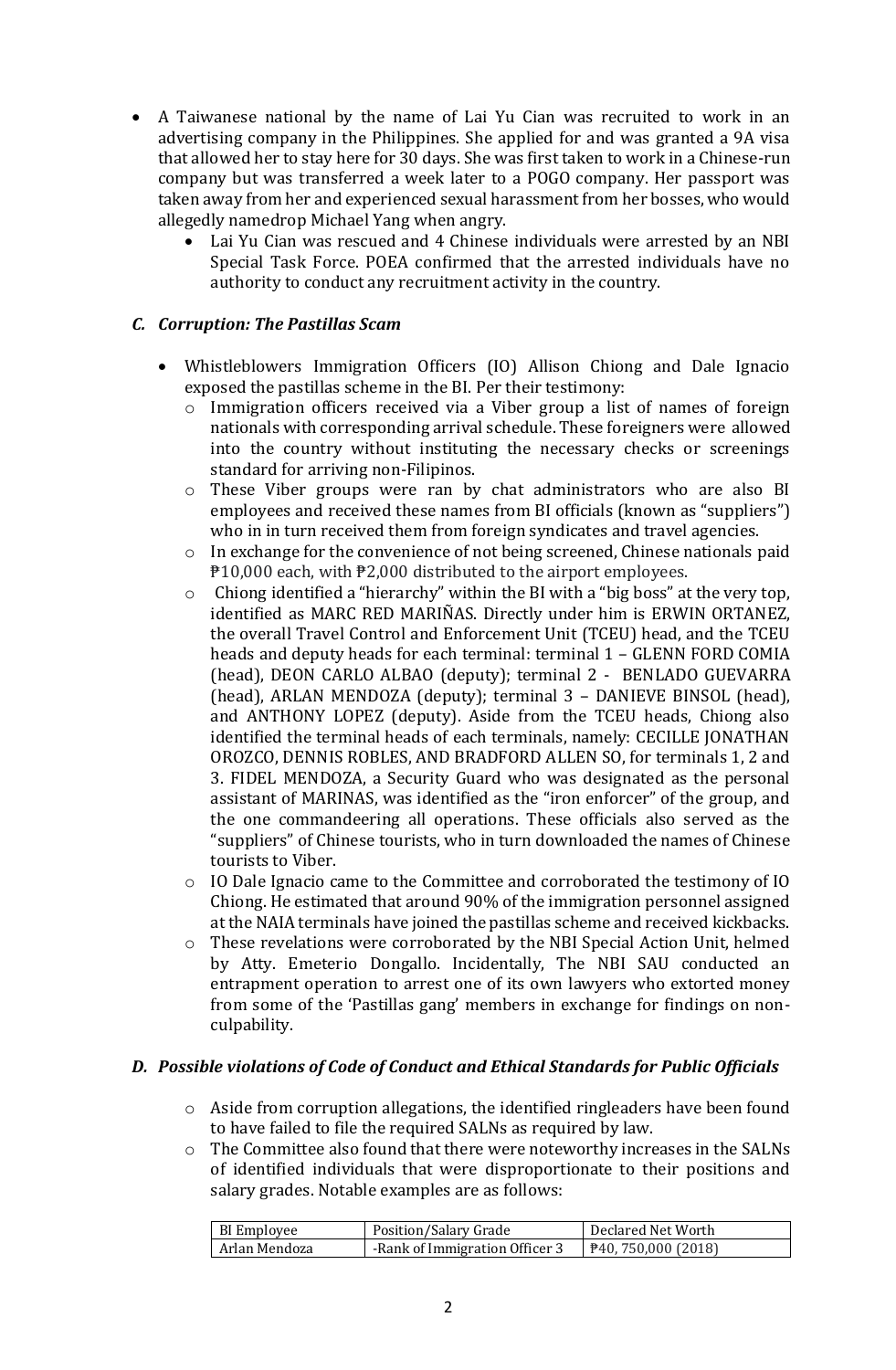|               | $-SG$ 16 ( $\overline{P}$ 39,650) |                    |
|---------------|-----------------------------------|--------------------|
| Erwin Ortañez | -Rank of Immigration Officer 3    | ₱27,968,000 (2018) |
|               | $-SG$ 16 ( $\overline{P}$ 39,650) |                    |
| Fidel Mendoza | Security Guard                    | P10,205,000(2016)  |

- DOJ Department Order 41, s.17 and Chinese-Only VUAs
	- o According to IO Chiong and IO Ignacio, a Chinese national who holds a Visa Upon Arrival under Department Order No. 41, series of 2017, is no longer screened or scrutinized.
	- o This Department Order, issued by former Secretary of Justice Vitaliano Aguirre, mandates that the Ports Operation Division (POD) and the Special Operations Communication Unit (SOCU) shall jointly conduct the review, assessment and preparation of Orders on all requests for the issuance of TV-VUA. The POD and the SOCU was helmed by the father and son tandem of Marc Red Marinas and Maynardo Marinas – raising critical questions on Conflict of Interest. Former DOJ Secretary Aguirre claims to have no personal hand, or even no memory, of the decision-making process that led to the conflict of interest, despite the fact that the former chief of the Ports Operation Division is his own appointee.
	- $\circ$  BI Commissioner Morente also admitted during the hearing that he had been rendered a lame duck.
	- o A certain travel agency has managed to corner a sizeable chunk of the VUA market. According to Atty. Casibang of the BI, of the 112,053 approved VUAs, around 30% of that number was processed by Empire Travel, which is owned and operated by Liya Wu.
	- o Atty. Kalaw, who represented Ms. Wu, estimated that Empire earned around  $\overline{P}3,500-7,000$  per VUA applicant, a figure he later amended to  $\overline{P}1,000$  in subsequent hearings.

## **Findings and Recommendations**

## *The social costs of POGO*

- The POGO industry has exacerbated local prostitution and human traffickingIt also encouraged inbound prostitution, with the creation of 'Chinese-only' prostitution that made the country a destination for foreign trafficked women on a scale not seen before.
- The Committee recommends the forging of bilateral treaties to protect foreign women from trafficking and prostitution, inasmuch as law enforcement reported the lack of responsive coordination from the Chinese embassy when the matter of the rescued Chinese women were brought to their attention.
- Current laws on trafficking must be amended to address the use of online platforms for criminal ends and to immediately pass the amendments to the Anti-Trafficking in Persons Act. The current Anti-Prostitution Law should likewise be amended to reflect the reality of technology-abetted prostitution.

## *The criminal Liability of the pastillas architects*

- o The combined revenue streams from the pastillas kickbacks and the VUA kickbacks is estimated to be in the billions of pesos. It appears from the evidence that these revenue streams had been cornered by the father and son tandem of Maynardo Marinas (VUA) and Marc Red Marinas (VUA and Pastillas), with other BI employees under their instruction and command.
- o In relation to this, the Committee recommends the filing of criminal charges for violation of Republic Act No. 3019, without prejudice to other charges that may be charged, including but not limited to violations of Republic Act No. 9208, Republic Act No. 7080, Republic Act No. 6713, and other special laws against the Marinases and the following individuals: